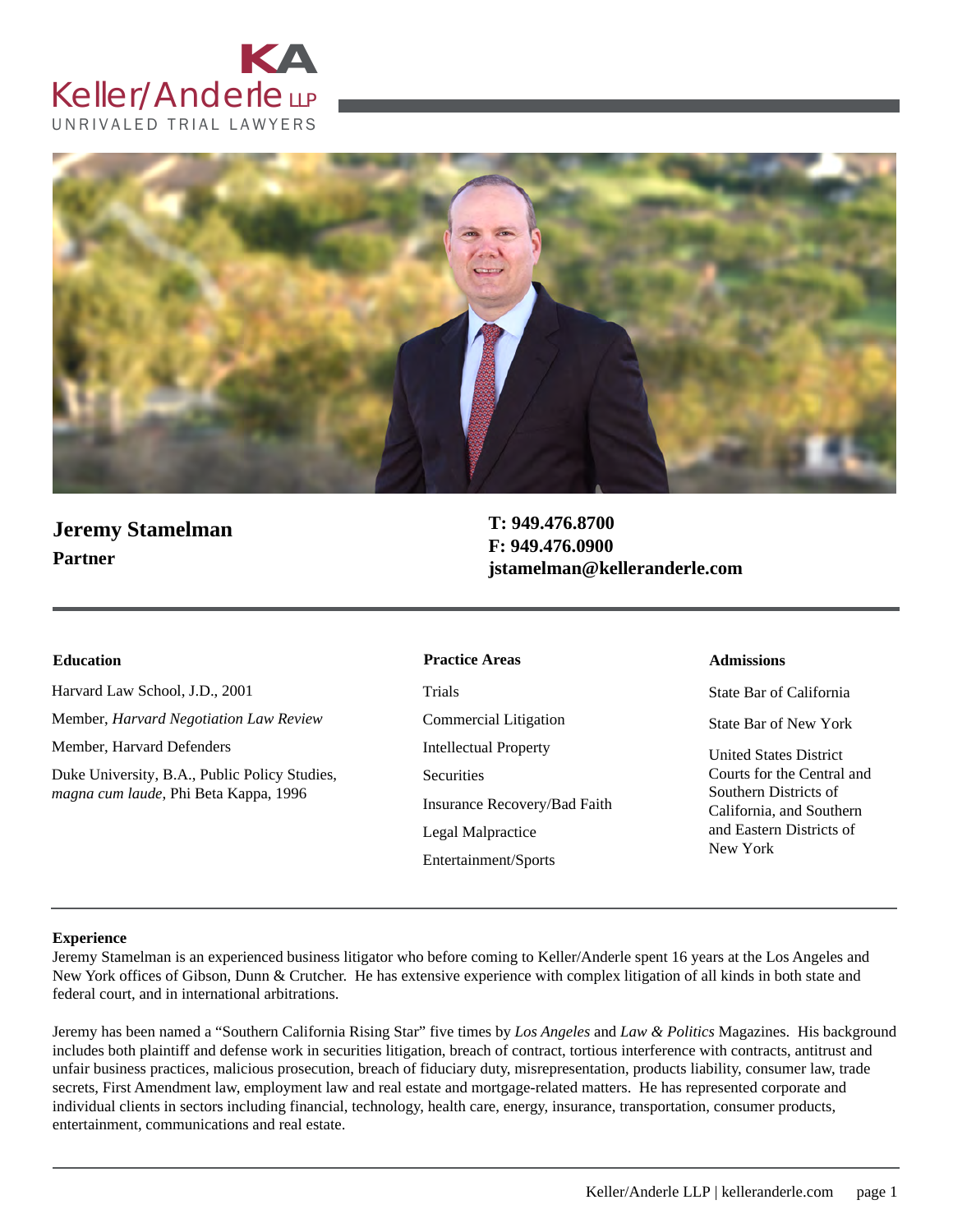In addition to his other work, he has volunteered for a variety of *pro bono* matters, including a wrongful death case, child adoption hearings, a veteran's benefits appeal, an asylum case, and Holocaust reparations clinics.

Jeremy graduated from Harvard Law School in 2001, where he was a member of Harvard Defenders and the *Harvard Negotiation Law Review*. He received his B.A. in English and Public Policy Studies from Duke University in 1996, *magna cum laude*, and *Phi Beta Kappa*. Jeremy was also on the Duke Crew Team.

He is admitted to practice law in both New York and California.

## **Testimonials**

"Jeremy is an outstanding strategist. He handled my case with the utmost skill and professionalism, resulting in a superb outcome beyond my expectations."

*– Hugh Pham, CEO, Western Insurance Marketing Corporation*

## **Honors & Awards**

● *Los Angeles Magazine*, "Southern California Superlawyers," and *Law & Politics Magazine*, "Rising Star," Business Litigation (2007, 2008, 2009, 2010, 2011)

### **Community Involvement**

● Former Vice Chair, Harvard Law School Gift Committee

● Former Co-Chair, Orange County Bar Association participation in the Susan G. Komen "More Than Pink Walk"

#### **Representative Matters**

● Obtained in 2021 dismissal of action on demurrer for client sued for misrepresentation and breach of fiduciary duty claims in alleged mortgage fraud case in Santa Barbara Superior Court.

● Obtained favorable settlement for plaintiff client suing Fortune 1000 insurance company for breach of the implied covenant of good faith and fair dealing.

● Achieved in 2020 a complete defense victory on summary judgment for a major insurance company in a bad faith case brought by a fitness equipment supplier in L.A. Superior Court.

● Obtained in 2020 for a former board director dismissal with prejudice of an investor's federal securities fraud action filed in the Central District of California.

• Obtained in 2019 summary judgment on all claims in successfully defending a major insurance carrier and a night club in a bad faith subrogation suit brought by another insurance carrier in state court in Nevada (case on appeal).

● Successfully defended a former Olympic head coach in defense of negligence claim by Olympic athlete.

● In 2018, won a trial verdict for a private equity fund and two senior executives after trial asserting fraud claims against them in the \$115 million sale of a payments company.

● In 2018, obtained political asylum for a television journalist who received terrorist death threats after praising America's successful military operation against Osama bin Laden in Pakistan.

● Represented the world's second largest mining company in an SEC suit and associated class actions alleging a Section 10(b) violation about the timing of an impairment taken in a \$4 billion project in Africa.

● Represented a Fortune 500 insurer in an SEC investigation, class actions, and derivative suits following the insurer's restatement of earnings.

● Successfully represented a global mining company in an international arbitration relating to a multi-billion dollar pricing dispute under a supply agreement.

● Represented a Fortune 100 insurer in a fraud trial against defendants for purchasing life insurance policies, laundering them through a shell company, and then selling them at inflated prices. The case favorably settled after trial.

● Represented eight underwriter defendants in securities class action lawsuits involving more than \$50 billion in mortgage-backed securities.

● Represented several defendants in merger and acquisition battles and related shareholder class and derivative actions.

● Obtained dismissal with prejudice of a minority shareholders' "bump-up" action seeking to challenge a merger transaction, with dismissal based on the exclusivity of the appraisal remedy under California law.

● Represented plaintiff satellite dish manufacturer in its fraud action against a supplier. Favorably settled the case for 70% of the client's market capitalization.